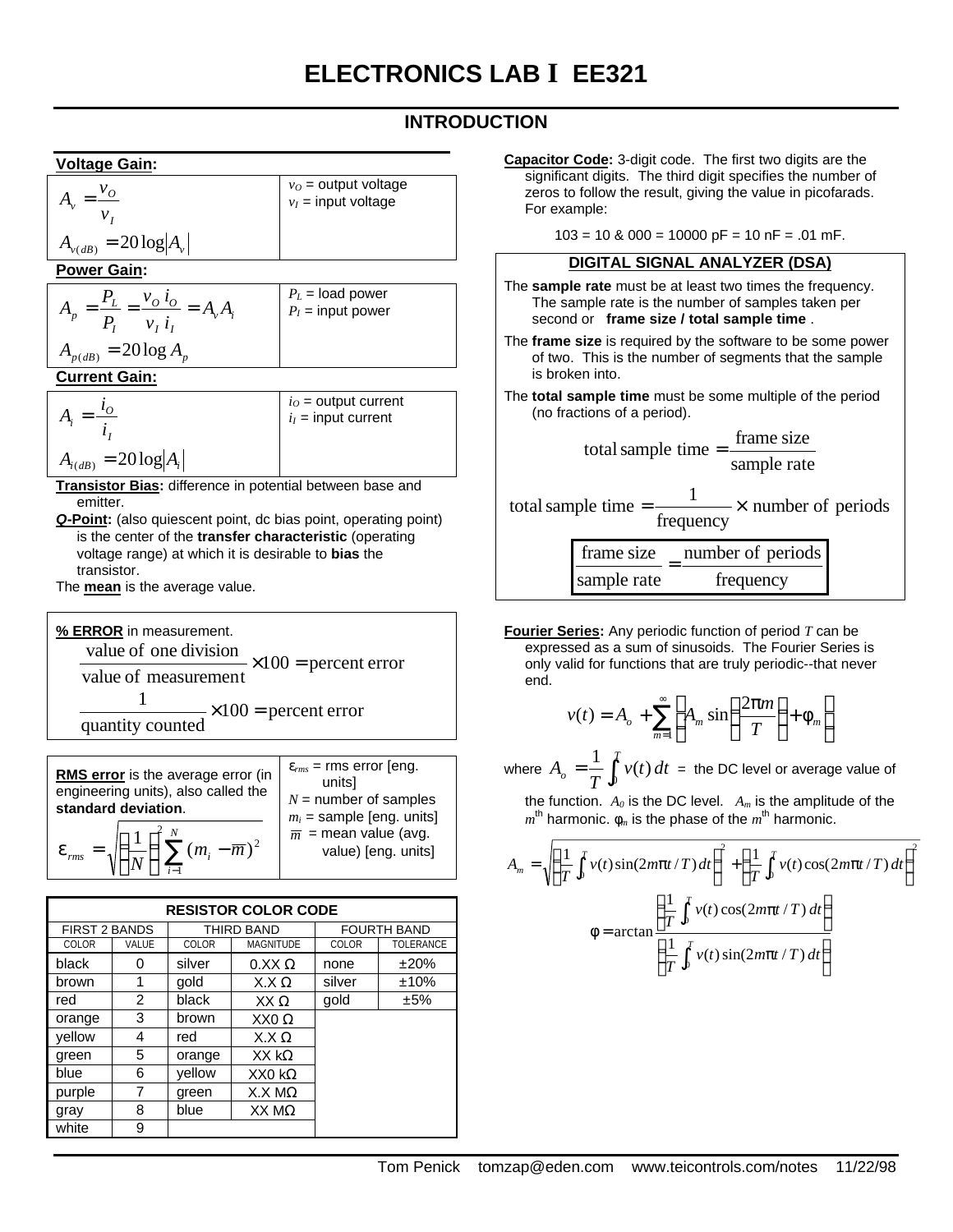# **THE OSCILLOSCOPE**

#### **MEASURING PHASE SHIFT:** Finding the **phase shift** on the scope:  $\times$ 360 degrees  $\phi =$ *T t* φ = phase shift [degrees]  $\Delta t$  = difference in time of the zerocrossings of two waveforms **[seconds]** *T* = period [seconds] Finding **phase shift** by **interpolation**:  $\Omega$ *c1<sup>1</sup> c2<sup>1</sup>* Δ*T' C1<sup>1</sup>*  $t_{iI}$ *c2 2 2 c1* Δ*T C1<sup>2</sup> ts ts ts ti2 C2<sup>1</sup> s C2 ts t 2 where:*  $t_s$  = the sample period of the scope [seconds]  $t_{ij}$  = the horizontal distance from cursor position  $CI<sub>i</sub>$  to the zero crossing of the first wave [seconds]  $t_{i2}$  = the horizontal distance from cursor position  $C2<sub>1</sub>$  to the zero crossing of the second wave [seconds]  $\Delta T$ ' = the actual offset of the two waves [seconds]  $\Delta T$  = the offset of the two waves as measured by the firstselected cursor positions [seconds]  $CI<sub>1</sub>$  = the first-selected position of Cursor 1  $C2<sub>1</sub>$  = the first-selected position of Cursor 2  $CI<sub>2</sub>$  = the second-selected position of Cursor 1  $C2<sub>2</sub>$  = the second-selected position of Cursor 2  $cI_1$  = the vertical dimension of the first-selected position of Cursor 1 [volts]  $c2<sub>1</sub>$  = the vertical dimension of the first-selected position of Cursor 2 [volts]  $c_1$ <sup>2</sup> = the vertical dimension of the second-selected position of Cursor 1 [volts]  $c2<sub>2</sub>$  = the vertical dimension of the second-selected position of Cursor 2 [volts]  $t_i = \frac{|c - 1|}{|c - 1|} t_s$  $c1_1$  +  $c$ *c t*  $1$   $1^{1}$   $1^{2}$   $1$ 1  $1 - |c_1| + |c_2|$ 1 +  $t_{i2} = \frac{|c_1|}{|c_2|} t_s$   $t_{i3} = \frac{|c_2|}{|c_3|} t_{i4}$  $|c2_1| + |c|$ *c t*  $1$   $\mid$   $\mid$   $\sim$  2 1  $e^2$   $|c2_1|$  +  $|c2$ 2 + =  $dT' = dT - t_{i1} + t_{i2}$

#### **DETERMINING THE TIME CONSTANT** τ**:**

**Method 1:** Where the voltage can be observed reaching the steady state value:

- 1) Place cursor C2 where the voltage appears to have reached the steady state. It remains here.
- 2) Place cursor C1 at another point on the curve.
- 3) Record  $\Delta V_i$  and  $\Delta T_i$ .
- 4) Move C1 to another position along the curve.
- 5) Record  $\Delta V_2$  and  $\Delta T_2$ .
- 6) Solve for τ

$$
\ln \frac{\Delta V_2}{\Delta V_1} = \frac{-|\Delta T_1 - \Delta T_2|}{\tau}
$$

**Method 2:** This method can be used even when the steady state voltage value is not visible:

- 1) Place cursor C2 on the curve near its midpoint relative to the *x*-axis. It remains here.
- 2) Choose a value for Δ*T* such that cursor C1 may be placed this distance from C2 on either side.
- 3) Using C1, determine values Δ*V1* and Δ*V2* found by placing C1 Δ*T* from the left and Δ*T* from the right of C2.
- 4) Δ*V1* and Δ*V2* are interchangeable, affecting only the sign of the result. Use the formula to find τ:

$$
\ln \frac{\Delta V_2}{\Delta V_1} = \frac{-\Delta T}{\tau}
$$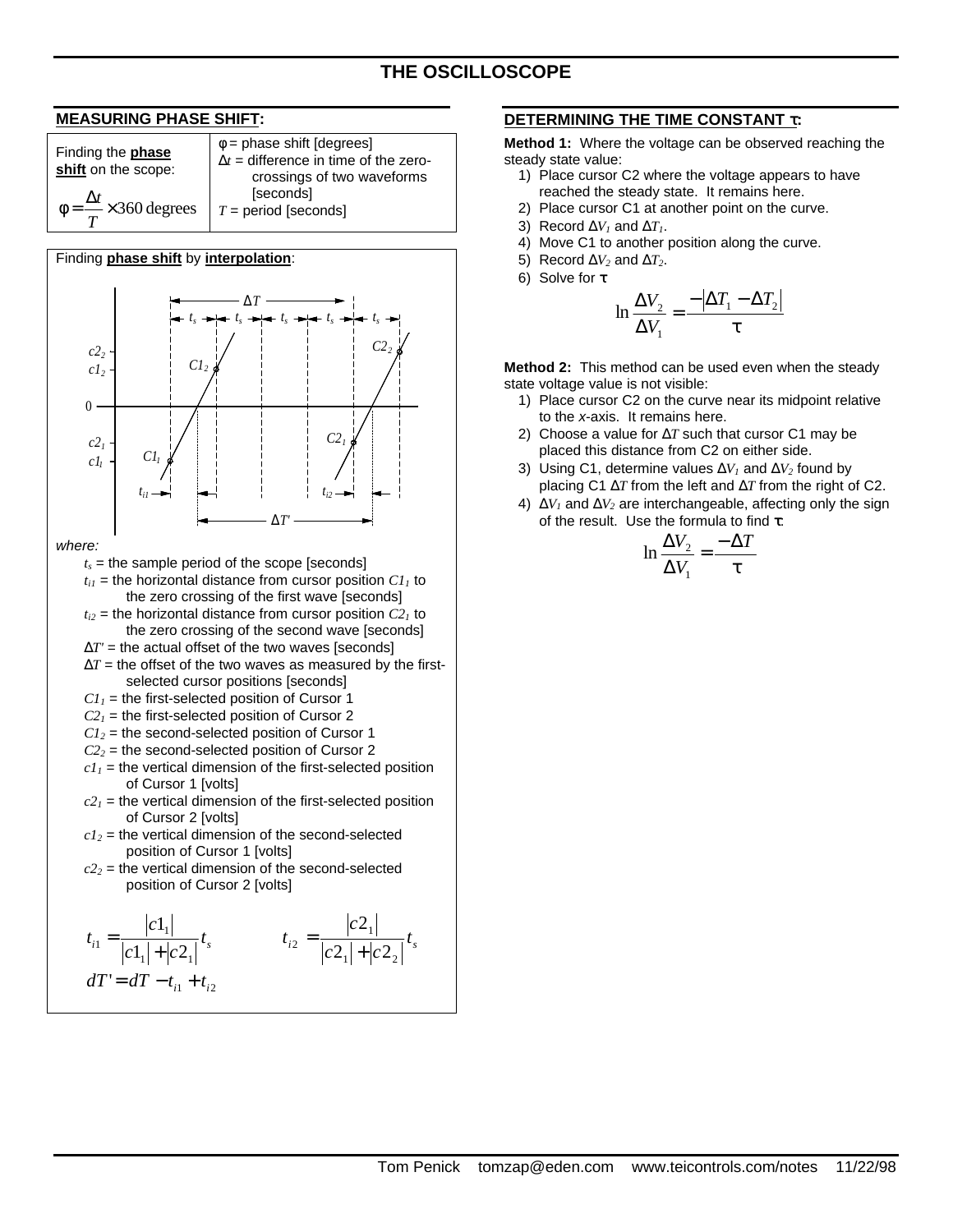### **CHARACTERISTICS OF THE IDEAL OP AMP**

- The difference between the voltages at the inputs  $(v_2 v_1)$ multiplied by the open-loop gain *A* yields the op amp output  $A(v_2 - v_1)$ .
- The input impedance is infinite.
- The input current is zero.
- The output impedance is zero.
- The output current is whatever is required to maintain the output voltage.
- The output is in phase with the signal at the positive input.
- Infinite **common-mode rejection**, the rejection of identical signals at the  $+$  and  $-$  inputs.
- The open-loop gain *A* is equal for all frequencies.
- The open-loop gain *A* is infinite.

## **INVERTING AMPLIFIER**



## **INVERTING SUMMING AMPLIFIER**



## **NONINVERTING AMPLIFIER**



**DIFFERENTIATING AMPLIFIER**



### **DIFFERENCE AMPLIFIER**





 $a \perp \mathbf{D}_b$ 



### **FOLLOWER OR UNITY GAIN AMPLIFIER**

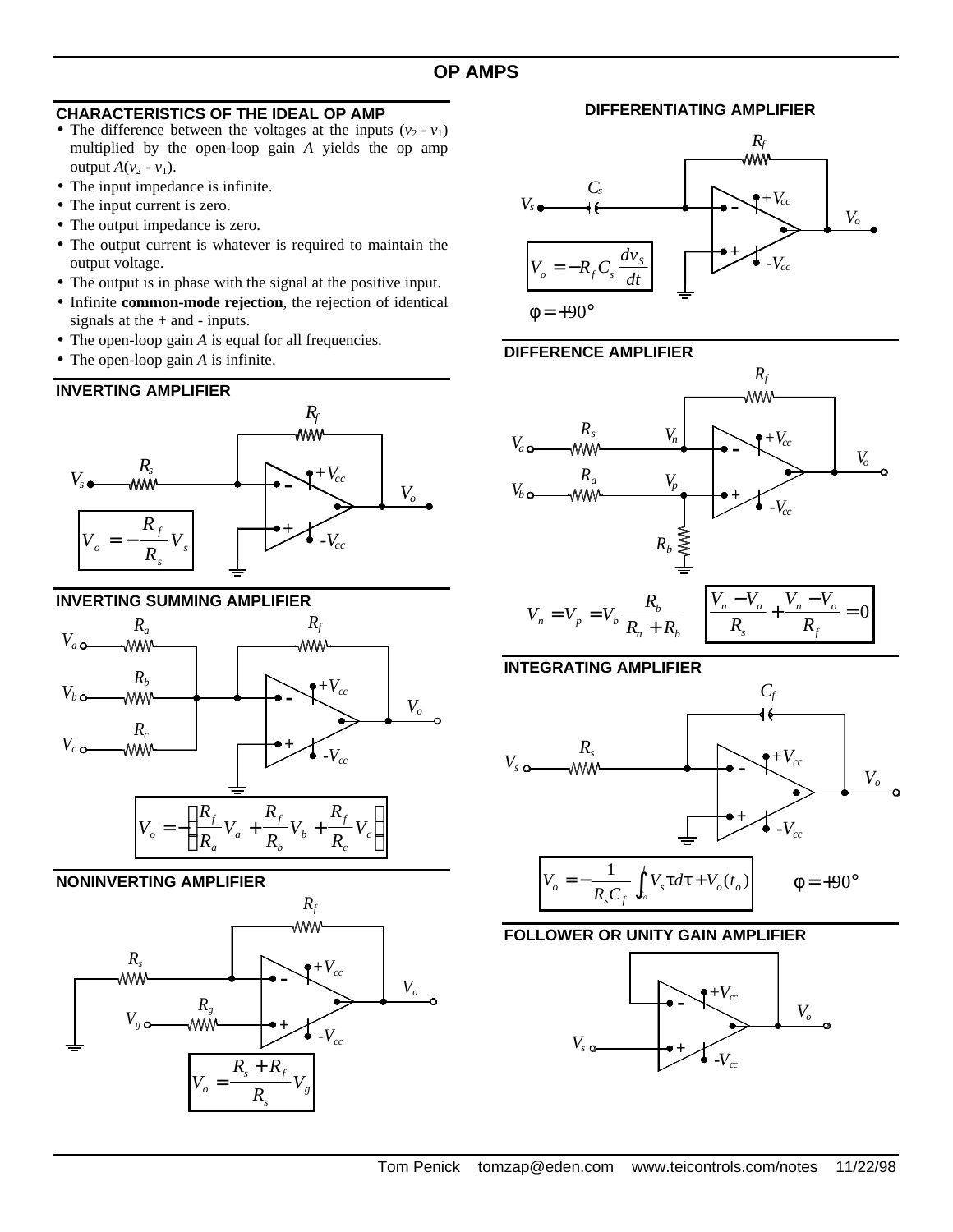### **DIODES**

#### **FORWARD-BIASED DIODE**



anode cathode

### **CHARACTERISTICS OF THE IDEAL DIODE**

- If *v* is negative, the diode is *reversed biased* and acts as an open circuit.
- If a positive current is applied in the direction shown, the diode is *forward biased* and acts like a closed switch with  $v = 0$ .

#### **CHARACTERISTICS OF A REAL DIODE**

- If *v* is negative, the diode is *reversed biased*. If the magnitude of  $\nu$  is small, the diode conducts little until the magnitude of *v* reaches the *breakdown voltage* at which point the diode conducts.
- If a positive current is applied in the direction shown, the diode is *forward biased*. There is not a significant amount of conduction until the voltage reaches about 0.7V. For higher voltages, the diode conducts with a small voltage drop.

| THE I: V RELATIONSHIP (EE338<br>version) IN THE FORWARD-<br><b>BIAS REGION</b> | $I_D$ = diode current<br>$I_S$ = saturation current<br>$e =$ natural number                   |
|--------------------------------------------------------------------------------|-----------------------------------------------------------------------------------------------|
| $I_{D} = I_{S} e^{V_{D}/nV_{T}}$                                               | $V_D$ = voltage across diode<br>$n = 1$ generally<br>$V_T$ = thermal voltage, $\approx$ 25 mV |
| $\ln I_D/I_s = V_D/nV_T$                                                       |                                                                                               |

| THE I: V RELATIONSHIP (version | $I_D$ = diode current                    |
|--------------------------------|------------------------------------------|
| from previous class) IN THE    | $I_s$ = saturation current               |
| <b>FORWARD-BIAS REGION</b>     | $e =$ natural number                     |
|                                | $V_D$ = voltage across diode             |
| $I_p = I_s(e^{V_p/nV_T} - 1)$  | $n = 1$ generally                        |
|                                | $V_T$ = thermal voltage, $\approx$ 25 mV |

| <b>THERMAL VOLTAGE</b> | $V_T$ = thermal voltage, $\approx$ 25 mV<br>$k =$ Boltzmann's constant,    |
|------------------------|----------------------------------------------------------------------------|
|                        | $1.38\times10^{-23}$ joules/kelvin                                         |
|                        | $T =$ absolute temperature<br>(kelvins), 273 + temp. in<br>∩∘              |
|                        | $q$ = magnitude of electronic<br>charge, $1.60 \times 10^{-19}$<br>coulomb |

#### **RECTIFIER CIRCUITS**





#### **FULL-WAVE BRIDGE RECTIFIER**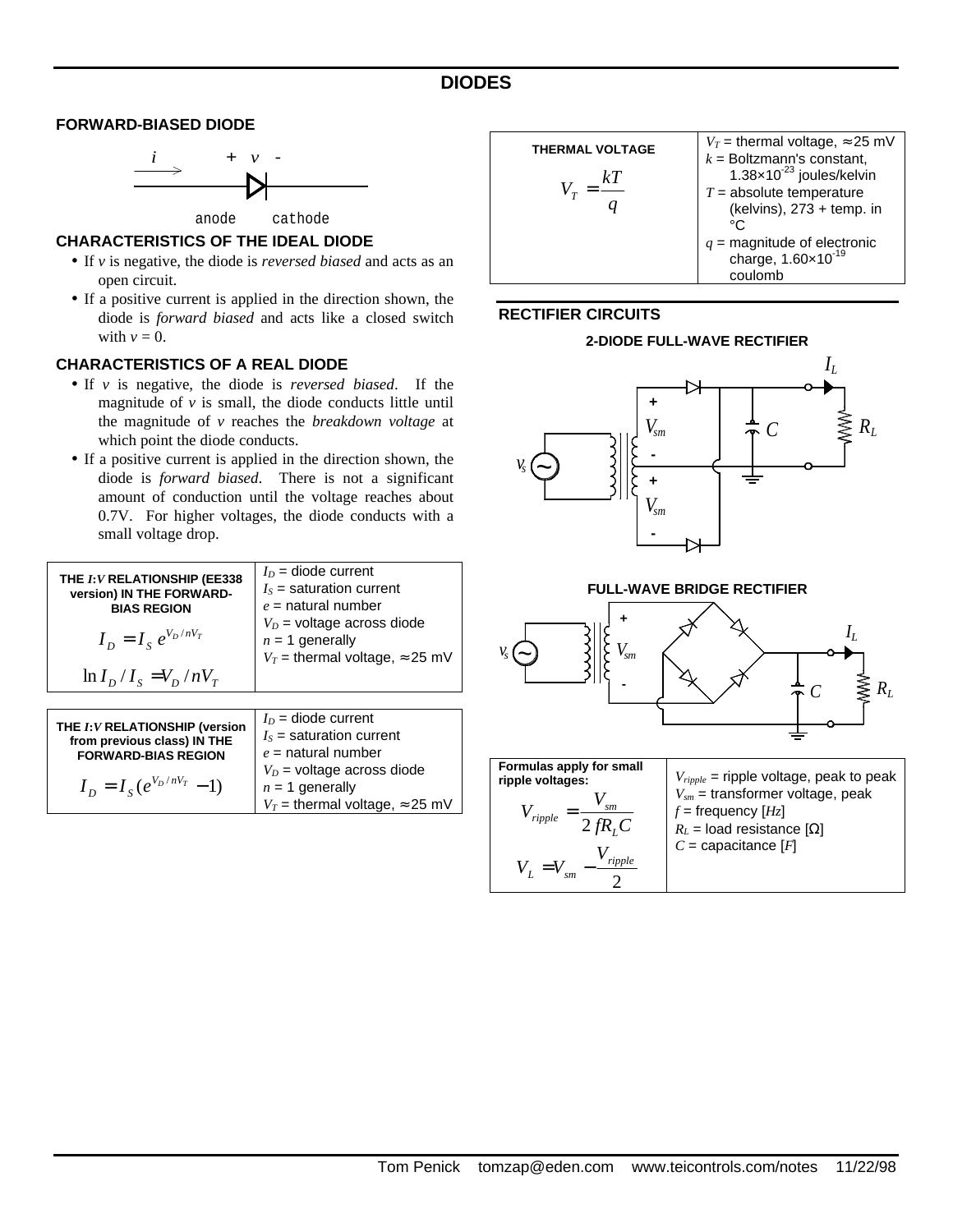# **BIPOLAR JUNCTION TRANSISTORS - DC ANALYSIS**



**Bias:** the difference in DC potential between base and emitter.

### **SMALL SIGNAL MODEL (NPN)**

Use for DC analysis.

For PNP, reverse the polarities of the diode and voltage supply; reverse the direction of flow in the current supply.



*R1*

*IB*

#### *Q***-POINT:**

The *Q*-Point (also quiescent point, dc bias point, or operating point) is the center of the **transfer characteristic** (operating voltage range) at which it is desirable to **bias** the transistor. It is adjusted by setting the DC voltage level of the base terminal.

**Rule of Thumb:** To set the Q-Point, let

$$
V_B = R_C I_C = \frac{1}{3} V_{CC}
$$

and

 $I_1 = 10I_B = 10\frac{I_E}{\beta + 1}$  $=10I_{B}=10\frac{I_{E}}{\rho_{B}}$  $I_1 = 10I_B = 10\frac{I}{2}$ 

where  $I_1$  is the current through the base-to-ground resistor.



**BASE CURRENT:** The relationships among the emitter, base, and collector currents are functions of  $β$ . The relationships apply to signal current as well as DC current.  $I_c = \beta I_B$ *I*<sub>*C*</sub> = β*I*<sub>*B*</sub>  $\left| I_E = (\beta + 1)I_B \right|$  $I_B$  = DC base current  $I_C$  = DC collector current  $I_E$  = DC emitter current  $β =$  the **beta** value of the transistor

$$
\alpha \text{ AND } \beta: \alpha = \frac{I_C}{I_E} \qquad \beta = \frac{I_C}{I_B} \qquad \begin{array}{c} \alpha \text{ in } \\ \text{ in } \\ 0 \\ \alpha \\ \alpha = \frac{\beta}{\beta + 1} \qquad \beta = \frac{\alpha}{1 - \alpha} \qquad \begin{array}{c} \alpha \text{ in } \\ \text{ in } \\ 0 \\ \text{ in } \\ \text{ in } \\ \text{ in } \\ \text{ in } \\ \text{ in } \\ \text{ in } \\ \text{ in } \\ \text{ in } \\ \text{ in } \\ \text{ in } \\ \text{ in } \\ \text{ in } \\ \text{ in } \\ \text{ in } \\ \text{ in } \\ \text{ in } \\ \text{ in } \\ \text{ in } \\ \text{ in } \\ \text{ in } \\ \text{ in } \\ \text{ in } \\ \text{ in } \\ \text{ in } \\ \text{ in } \\ \text{ in } \\ \text{ in } \\ \text{ in } \\ \text{ in } \\ \text{ in } \\ \text{ in } \\ \text{ in } \\ \text{ in } \\ \text{ in } \\ \text{ in } \\ \text{ in } \\ \text{ in } \\ \text{ in } \\ \text{ in } \\ \text{ in } \\ \text{ in } \\ \text{ in } \\ \text{ in } \\ \text{ in } \\ \text{ in } \\ \text{ in } \\ \text{ in } \\ \text{ in } \\ \text{ in } \\ \text{ in } \\ \text{ in } \\ \text{ in } \\ \text{ in } \\ \text{ in } \\ \text{ in } \\ \text{ in } \\ \text{ in } \\ \text{ in } \\ \text{ in } \\ \text{ in } \\ \text{ in } \\ \text{ in } \\ \text{ in } \\ \text{ in } \\ \text{ in } \\ \text{ in } \\ \text{ in } \\ \text{ in } \\ \text{ in } \\ \text{ in } \\ \text{ in } \\ \text{ in } \\ \text{ in } \\ \text{ in } \\ \text{ in } \\ \text{ in } \\ \text{ in } \\ \text{ in } \\ \text{ in } \\ \text{ in } \\ \text{ in } \\ \text{ in } \\ \text{ in } \\ \text{ in } \\ \text{ in } \\ \text{ in } \\ \text{ in } \\ \text{ in } \\ \text{ in } \\ \text{ in } \\ \text{ in } \\ \text{ in } \\ \text{ in } \\ \text{ in } \\ \text{ in } \\ \text{ in } \\ \text{ in } \\ \text{ in } \\ \text{ in } \\ \text{ in } \\ \text{ in } \\ \text{ in } \\ \text{ in } \\ \text{ in } \\ \text{ in } \\ \text{ in } \\
$$

s constant for a particular transistor. It's value is less han but close to 1, normally 0.98-0.9995.  $\alpha$  is the gain of Common-Base amplifier.

$$
\beta
$$
 is constant for a particular transistor, typically in the range of 100 to 200 but may be 50-2000. Since the value of  $\beta$  may vary significantly among transistors of the same type, a  $\beta$ -tolerant circuit design is desirable.  $\beta$  is the Common-Emitter current gain.

 $R_2 \leq R_C$  $\circ V_{CC}$ 

*I E*

*IC*

*R E*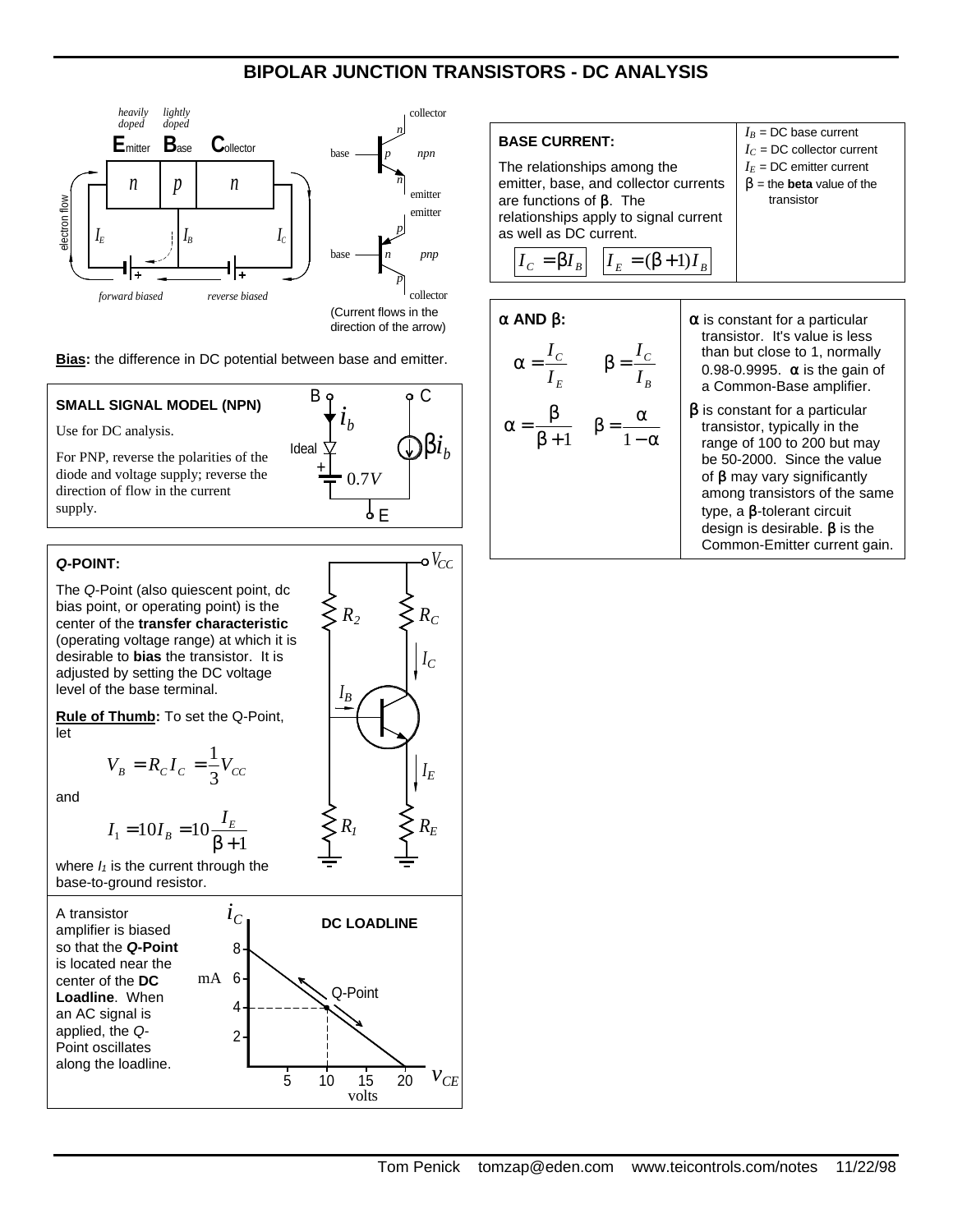# **FIELD-EFFECT TRANSISTORS**



*Metal Oxide Silicon Field Effect Transistors*





*Depletion-type MOSFET*

MOSFET's do not have thermal runaway.





In Pspice, select Analysis / Setup / DC Sweep / Linear / Nested / Voltage Source / Values. Set values for *Vs1* such as 0,- 1,-2,-3,-4. Sweep *Vs2* over a range of voltages. Plot drain current versus drain-to-source voltage.